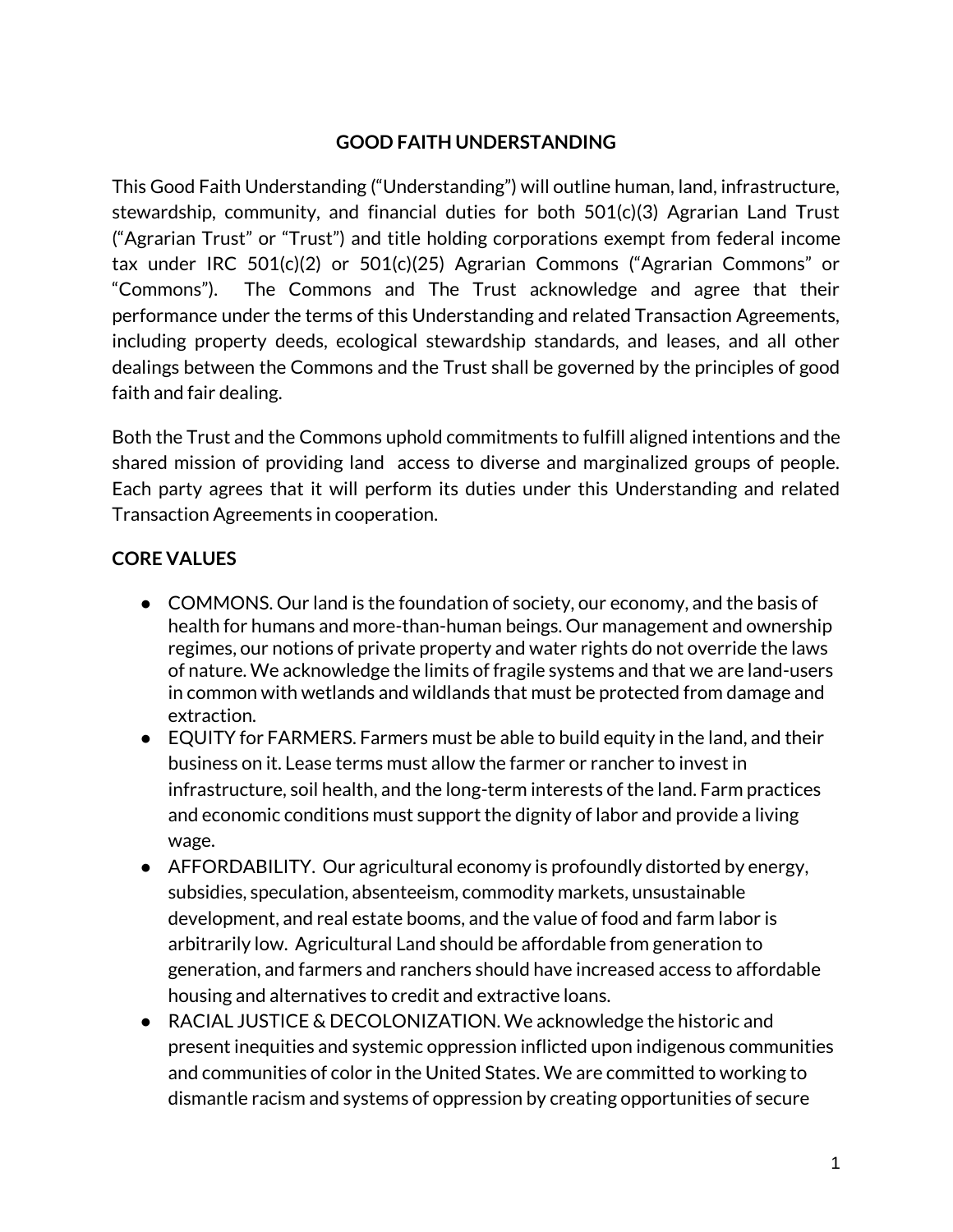land tenure and sovereignty for communities who have historically been denied access to land, have been dispossessed from their land, or who have otherwise been prevented from building equity through land and farm ownership. We engage in thoughtful consideration of racial equity when evaluating every project, considering active partnerships and initiatives; and when considering membership.

- RESTORATIVE JUSTICE. Enclosure, dispossession, and land loss have dislocated many people and communities from their connection, stewardship, and ownership of the land, creating untold inequity and trauma in our society. With deep respect for indigenous traditional knowledge, we recognize the inextricable links between extractive capitalism and colonialism, and advocate for alternative, indigenous-led approaches that contribute to community and environmental well-being, and participatory community-ownership. We support and share models of reconnection to land, land reparations, and wealth creation for dispossessed people and communities. We seek Commons projects that foster the spiritual and physical relationships of mutual care and respect between people, the land, and all species who share it.
- LAND and ECOSYSTEM RIGHTS. Respectfully borrowed from indigenous perspectives, the first inhabitants of Agrarian Commons land. We acknowledge that land and water are life and must be protected. Land and all lifeforms that inhabit it have inherent value and are interwoven, and therefore our work acknowledges the rights of land and ecosystems and calls us to consider deeply the impact of human land use and business decisions on human and more-than-human life. We oppose colonization, exploitation, and extraction from land.
- AGROECOLOGICAL and REGENERATIVE FARMING, FORESTRY, and LAND PRACTICES. Agrarian Commons apply ecology to farms and food systems, using a holistic approach that links ecology, socioeconomics, and local culture to deepen environmental, human, and community health. Simply, Agrarian Commons and Agrarian Land Trust facilitate farming practices that leave the whole farm ecosystem healthier year-to-year.
- PROTECTED in PERPETUITY. Agricultural land should be protected in perpetuity, taken out of the commodity market, and farmed using sustainable methods that preserve the public trust and protect ecological integrity. Farmers must be able to invest in the health of the land, protect vulnerable areas, and improve wildlife areas, habitat, and water quality.
- MOVEMENT BUILDING. Agrarian Commons and Agrarian Land Trust facilitate public awareness and engagement in allied movements for equitable land access and land care worldwide.
- AGRARIAN COMMUNITY. An agrarian community is all the many different kinds of people, organizations, and businesses that enable farms and food systems to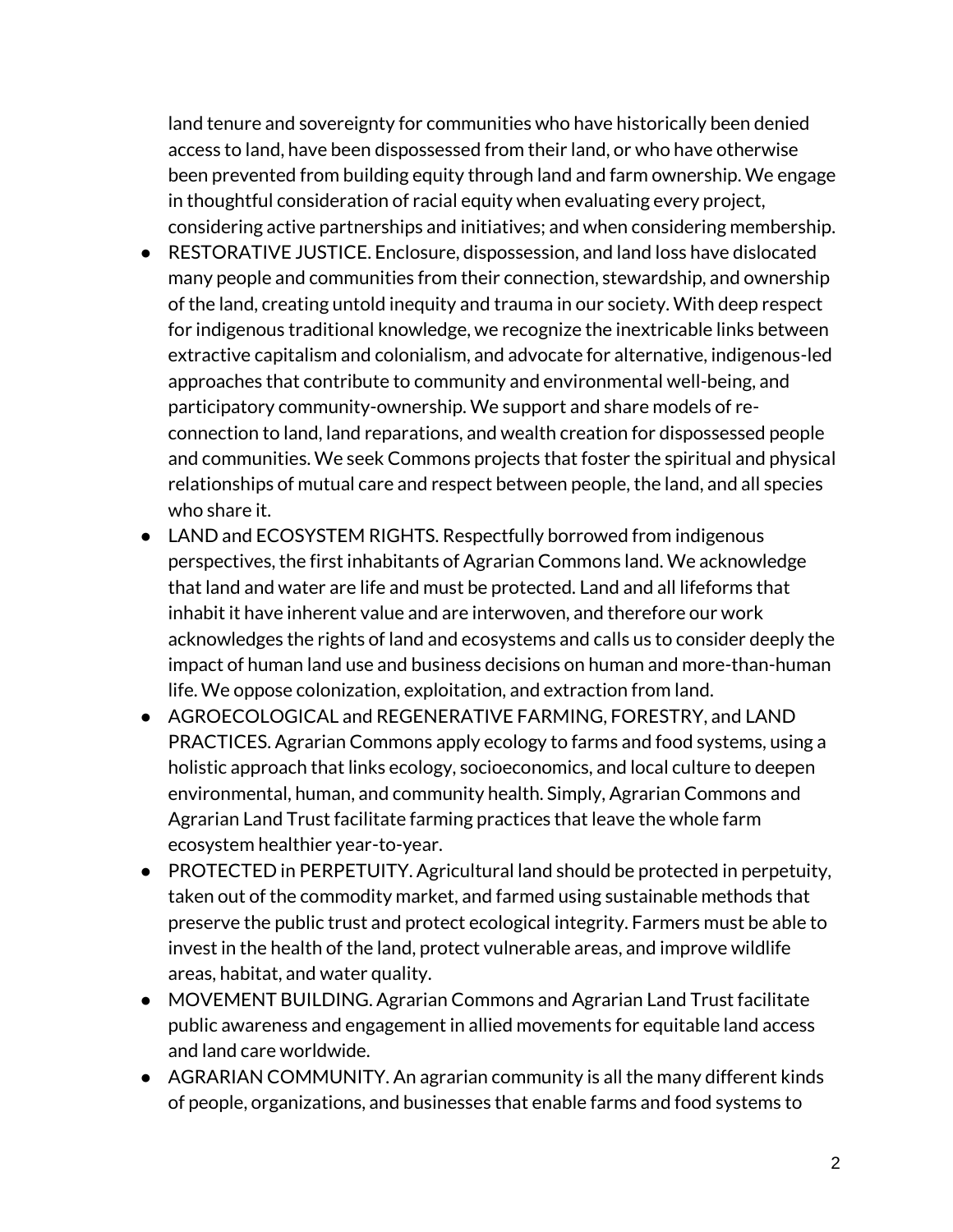exist. For example, farmers, truck drivers, retailers, tractor supply companies, seed and seedling companies, financial lenders, chefs, and consumers, are all necessary parts of a successful and thriving agrarian community. We understand that farms support---and are supported by--many hands. Race, ethnicity, gender, age, and experience of our farmers and board members, as well as diversity of farming types and sizes, are among the many forms of diversity we seek to uplift and support for healthy and diversified agrarian communities around the country.

#### ● **VISION AND PRIORITIES**

Agrarian Trust protects farmland for sustainable agriculture and preserves its affordability for new and disadvantaged farmers. The Trust buys farmland and accepts donations or charitable discounted sales of land, real estate, and property. The Trust will transfer land and real estate to an Agrarian Commons that is local, allowing greater flexibility in land leasing and direct participation and determination by closely connected stakeholders.

The purpose of the Commons is to own and preserve ecologically significant agricultural land and associated agrarian real estate and assets for disenfranchised people, furthering the Trust's mission of supporting land access for next generation farmers. The Commons permanently protects farmland in communities across the country. The Commons further conveys 99-year lease tenure and equity interest to farmers, shares in ecological stewardship investment, and supports farm viability and local agrarian economies.

Agrarian Trust and Agrarian Commons will identify, evaluate, and support land, real estate, and/or property opportunities for acquisition, investment, management, and stewardship. Agrarian Trust will raise capital to purchase land, and may also raise capital to invest back into the earth, toward farm viability, and to support community wealth.

The Trust may retain a perpetual conservation easement, an Option to Reacquire, and/or a right of first refusal on land and real estate transferred to the Commons, providing a layer of protection to ensure Agrarian Trust mission goals.

#### **AGRARIAN COMMONS DUTIES**

The Agrarian Commons shall own agricultural land and assets and levy and collect rent and lease revenue from land, real estate, and property tenure agreements. The Commons shall engage and collaborate with Agrarian Trust to raise philanthropic and investment capital. The Commons will commit its financial and human resources and community capital to ensure proper support, investment, stewardship, and management of land, soils, ecosystems, buildings, infrastructure, housing, and other agrarian property assets.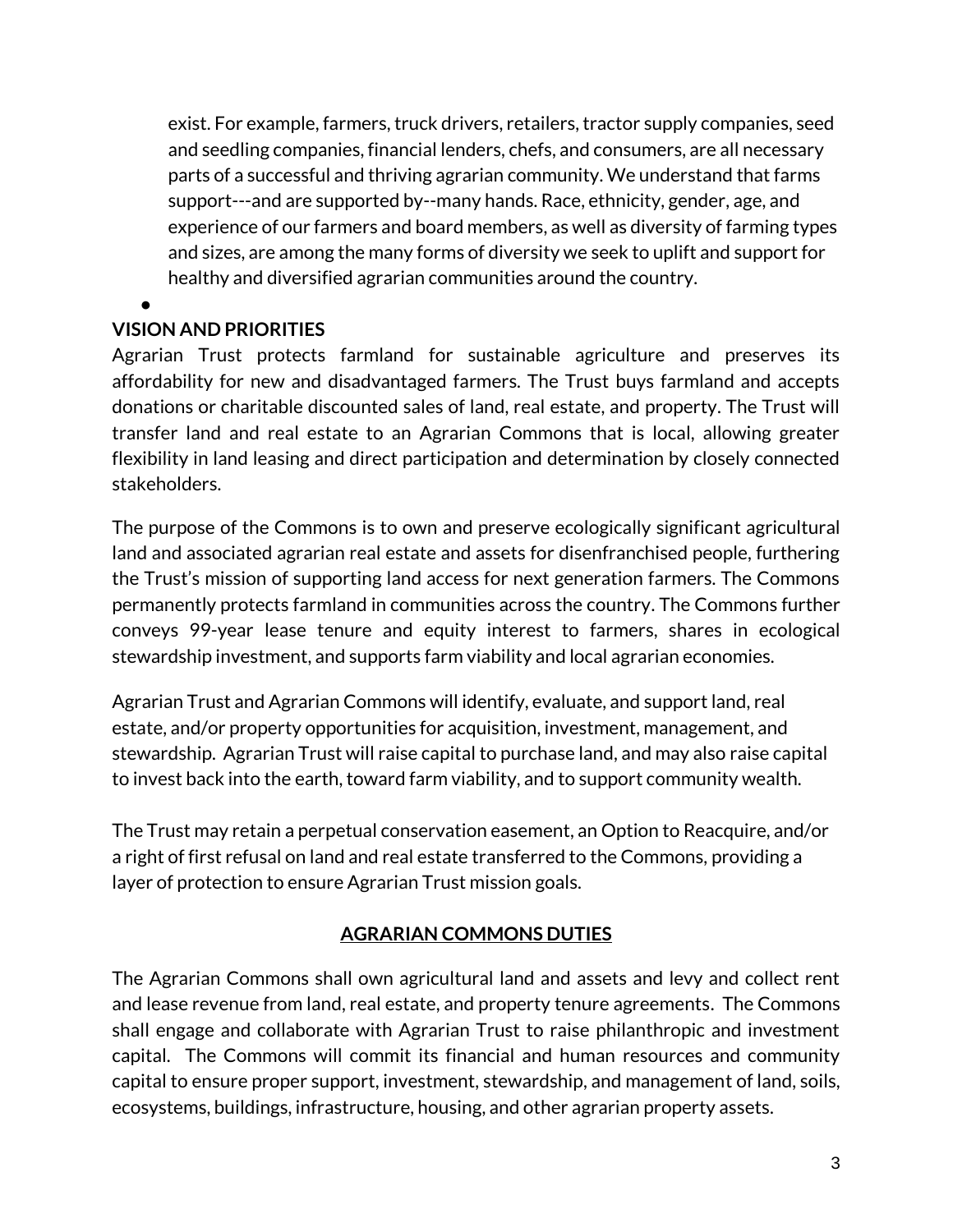At the time of property acquisition, the Commons shall complete a Baseline Report for each property to serve as a comprehensive assessment of all assets acquired into the Commons. The Commons is obligated to conduct yearly monitoring and reporting of all land, real estate, and property and provide a Monitoring Report to the Trust. The Commons, and leaseholders of each property, are committed to and responsible for maintaining the whole property beyond "normal wear and tear" throughout the term of the lease and based on the Baseline Report(s). The Commons must also submit property deed, survey, lease, the execution of conservation easement(s), farm practice certification, farm/ranch management plan, forest management plan, soil testing, and other related Transaction Documents and property management documentation to Agrarian Trust. All Commons are required to comply with The Trust's capital building and grounds plan; however, each budget plan will vary for each Commons property.

The Commons shall report to and exchange with the Trust, and shall comply with requirements set forth by the Trust, IRS regulations, and State specific legal, financial, and reporting requirements. Commons roles and responsibilities will be guided by and shall adhere to structure and language requirements set forth by Agrarian Trust, including standards set forth for each Commons and in the Property Management Plan for each property.

# **AGRARIAN TRUST DUTIES**

Agrarian Trust shall oversee, guide, and support multiple local Commons, as they are structured as affiliated land-holding entities. The Trust shall provide legal and financial support, including raising and organizing human, network, philanthropic, and investment capital. The Trust will commit its financial and human resources and capital to ensure (1) acquisition, (2) investment in, and (3) stewardship and management of land, buildings, infrastructure, housing, and other agrarian property assets to the standards set forth in the Property Management Plan and in ways to align with and further Agrarian Trust mission. Agrarian Trust may also raise capital for investments in soils, renewable energy, housing, and farm viability.

The Trust shall receive charitable contributions of capital and the Trust shall use capital to acquire and invest in land, property, and agrarian assets. The Trust shall convey land, property, and agrarian assets to the local Commons, subject to, at a minimum, an Option to Reacquire. The Trust shall convey property deed, survey, lease, the execution of conservation easement(s), farm practice certification, farm/ranch management plan, forest management plan, soil testing, and other related Transaction Documents and property management documentation at the time of conveying land, property, and/or other assets.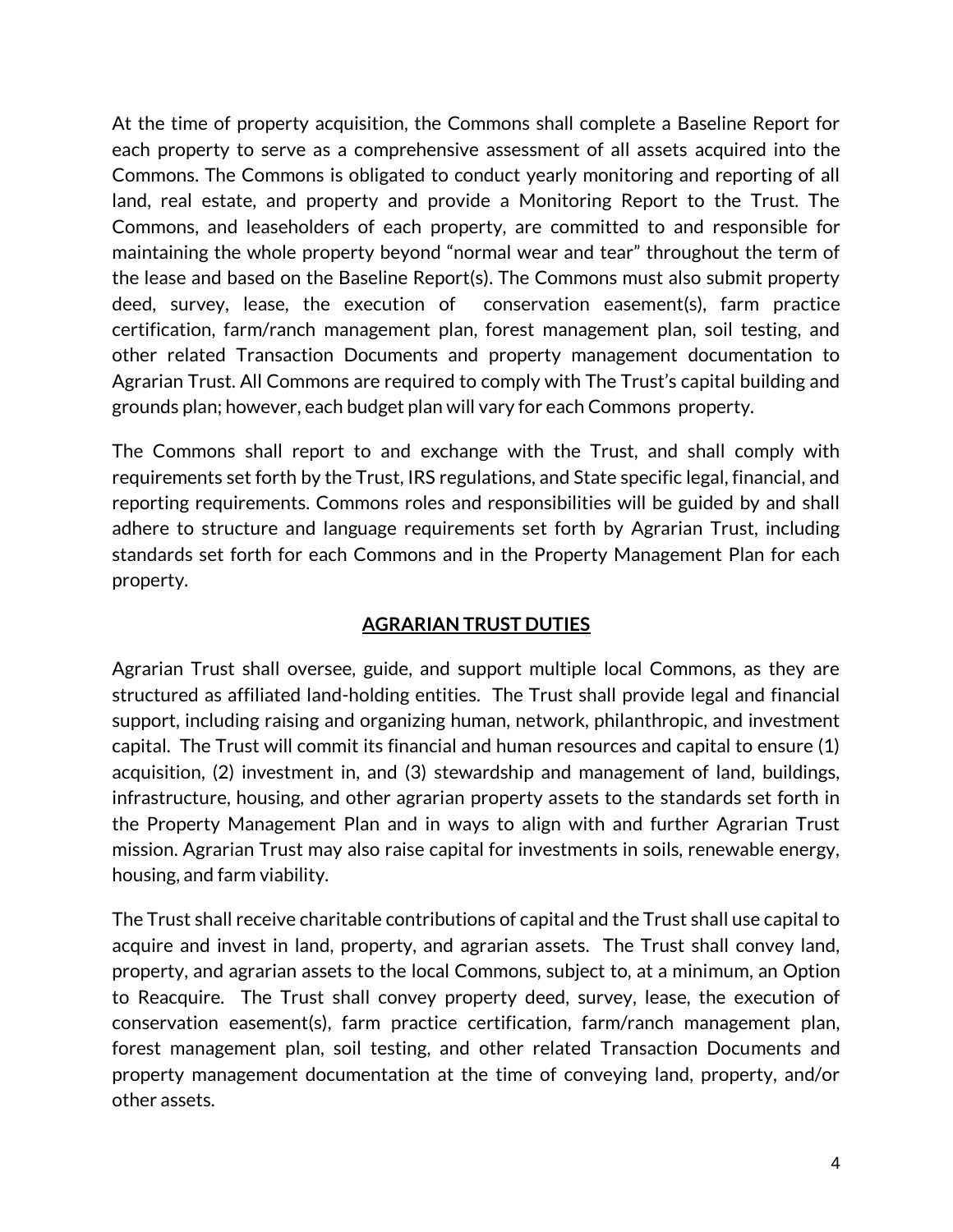### **ABANDON PROPERTY**

Should Agrarian Commons fail to comply with the reporting or other requirements set forth by the Trust, IRS regulations, or the State, the Trust, after a 180 day notice and cure period, may determine that the Commons has abandoned the property and remedy such abandonment through such actions deemed necessary by the Trust, including exercising is Option to Reacquire.

# **LAND STEWARDSHIP**

The Trust, the Commons, and leaseholders shall jointly carry out ecological stewardship that includes soil regeneration and diverse ecosystems management for sustainable food production and wildlife habitat management. All stewardship practices shall be guided by Ecological Stewardship and Farm and Ranch Standards and shall be chemical-free, sustainable, diversified, and rotation-based.

No mineral, timber, soil, water, and/or natural resource extraction is allowed on each property unless to facilitate a Commons based sustainable management plan that is approved by the Commons and is of benefit to agricultural sustainability and soil and ecological restoration, regeneration, and health.

# **DISPUTE RESOLUTION**

The Trust and the Commons hereby agree that, in the event of any dispute between the Trust and the Commons relating to this Understanding, The Trust and The Commons shall first seek to resolve the dispute through informal discussions. In the event any dispute cannot be resolved through informal discussions within sixty (60) calendar days, after being brought by a party to the attention of the other party, the Trust and the Commons agree that the dispute will be negotiated between the Trust and the Commons through mediation, if the parties can agree on a mediator. The costs of mediation shall be shared equally by the Trust and the Commons. Neither the Trust nor the Commons waives its legal rights to adjudicate this Understanding in a legal forum. Any criminal act is an exception to this clause.

**NO FAULT and NEGLIGENCE**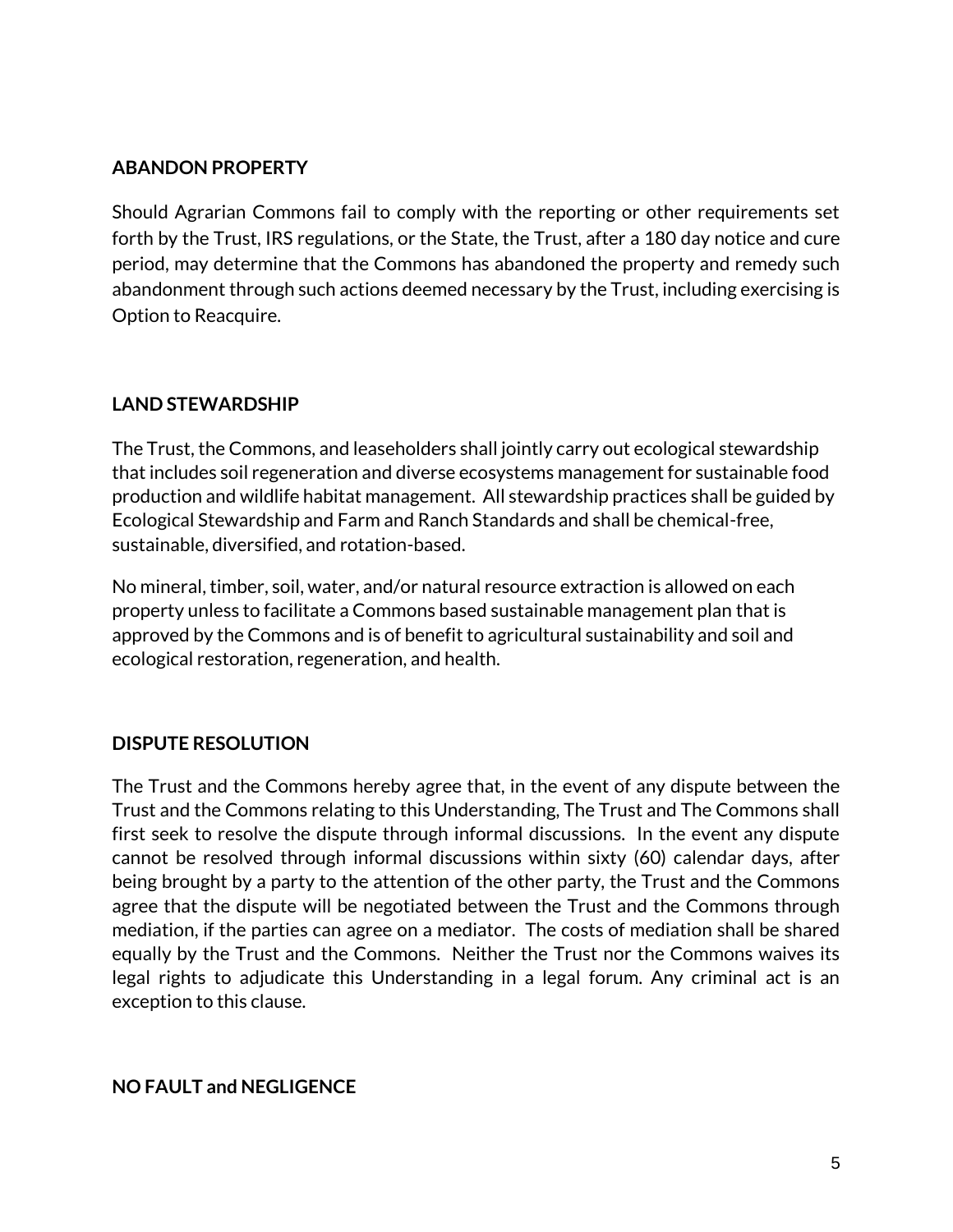Each party shall be completely released from all liability, claims, debts, and/or obligations to the other party, including all claims for incidental, special, or consequential damages. Neither the Trust nor the Commons acknowledges any fault or liability with respect to any claim or contention in connection with either the Trust's or the Common's performance. The Commons, the Trust, and any lessees agree to release, indemnify, and hold each other harmless, except in cases of gross negligence.

## **WASTE**

The Common is obligated to maintain lease agreements and ownership responsibilities so as not to allow or create waste (please see **sections** in Equitable Lease for more details). If the Trust determines that the Common is responsible for waste, the Trust may exercise the Option to Reacquire.

## **LIABILITY & INSURANCE**

#### Lessee to Agrarian Commons

Please see Equitable Lease as to liability and insurance requirements.

#### Agrarian Commons to Agrarian Trust

Each Commons shall carry property and liability insurance policies to cover all property and land. If some parcels of land or housing are not under a lease and/or in Commons ownership, the Commons must secure and maintain liability insurance for these properties. The Commons shall pay and keep current on property tax, fees, and assessments. The Commons shall pay and keep current and active accounts with basic utilities (e.g. water, electric, sewer). Boards of Directors of Commons shall obtain directors and officers insurance.

# **IRS REQUIREMENTS OF 501(c)(3) and 501(c)(2) or 501(c)(25)**

Agrarian Trust is responsible for: (1) ensuring that the Commons continue to qualify for tax- exemption; (2) verifying that any new Commons are exempt; and (3) updating the IRS on an annual basis of new Commons, Commons no longer to be included in the Agrarian Trust group exemption letter, and Commons that have changed their names or addresses. Annual updates from Agrarian Trust to the IRS must include information about changes in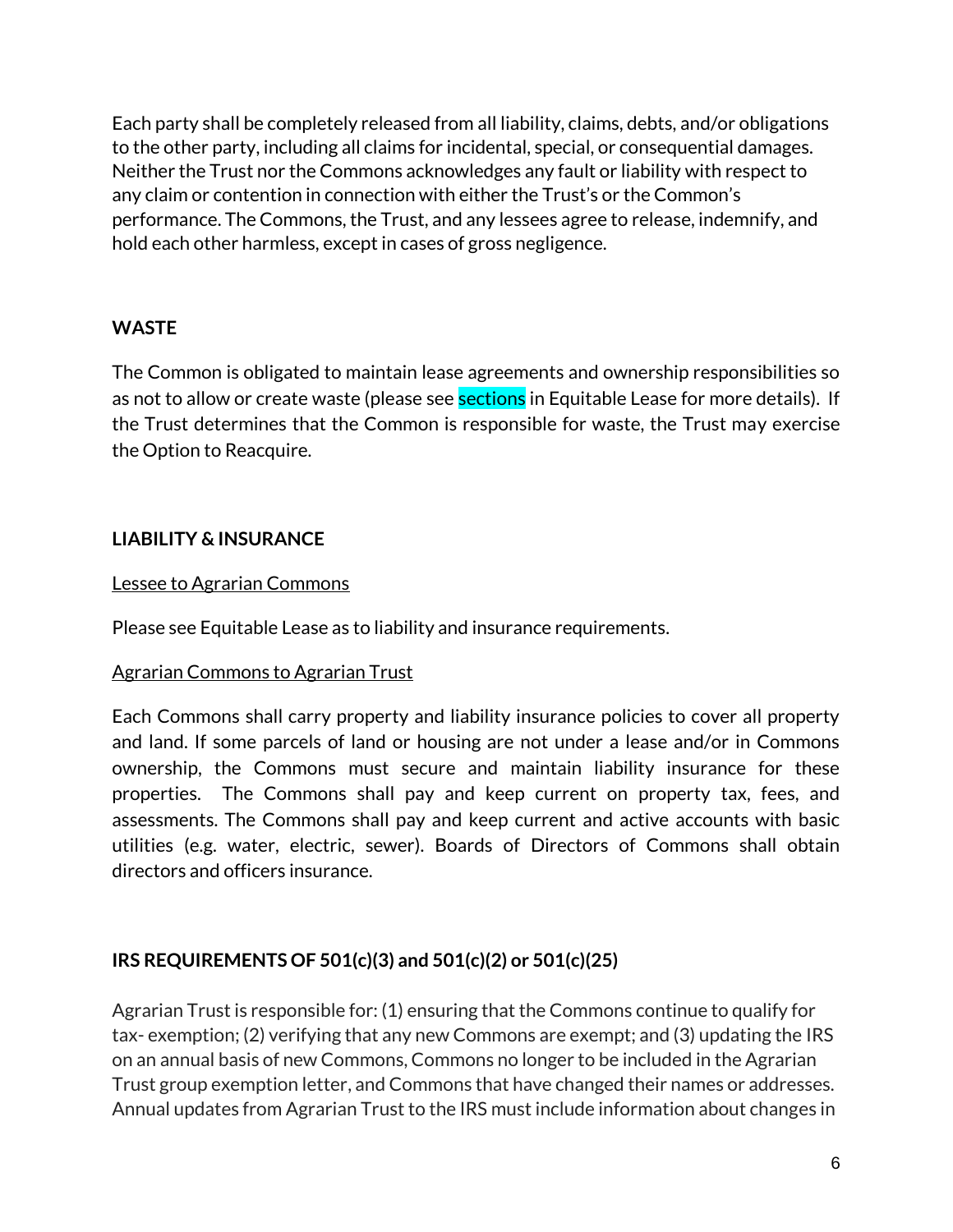purposes, character, or method of operation of Commons included in the group exemption letter.

The Trust has the option of filing a group 990 tax return that covers the Commons, to include aggregated data from all the Commons. However, each Commons must agree to be included in the group return, and not file its own return. If a Commons chooses not to file as part of a group 990 tax return, it will be responsible for filing its own 990 tax return each year and to provide a copy to the Trust.

# **ADDITIONAL LAND, REAL ESTATE, and/or PROPERTY**

After the Trust and the Commons execute this instrument, any and all future land, property, and/or real estate assets acquired as a part of the Commons will be obligated to adhere to the terms of this Understanding. For example, if a Commons' land is leased from a federal agency or another land trust the land involved in the transaction shall conform to the terms of this Understanding. All terms of this Understanding shall be considered retroactive.

# **AGRARIAN COMMONS TO AGRARIAN COMMONS**

Collaboration among Commons is essential to ensure long-term vitality and sustainability. Collaboration may include resource sharing, movement and awareness building, collective learning, collective marketing, and general solidarity-based networking.

**APPENDIX SHALL INCLUDE:** *Documents in Attachment will be specific to each Agrarian Commons and all land, real estate, and/or property*

Attachment A - Property Management Plans

Attachment B - Baseline Reports and Monitoring Report template

Attachment C - Equitable Lease template

Attachment D - Option to Reacquire template - template to include…